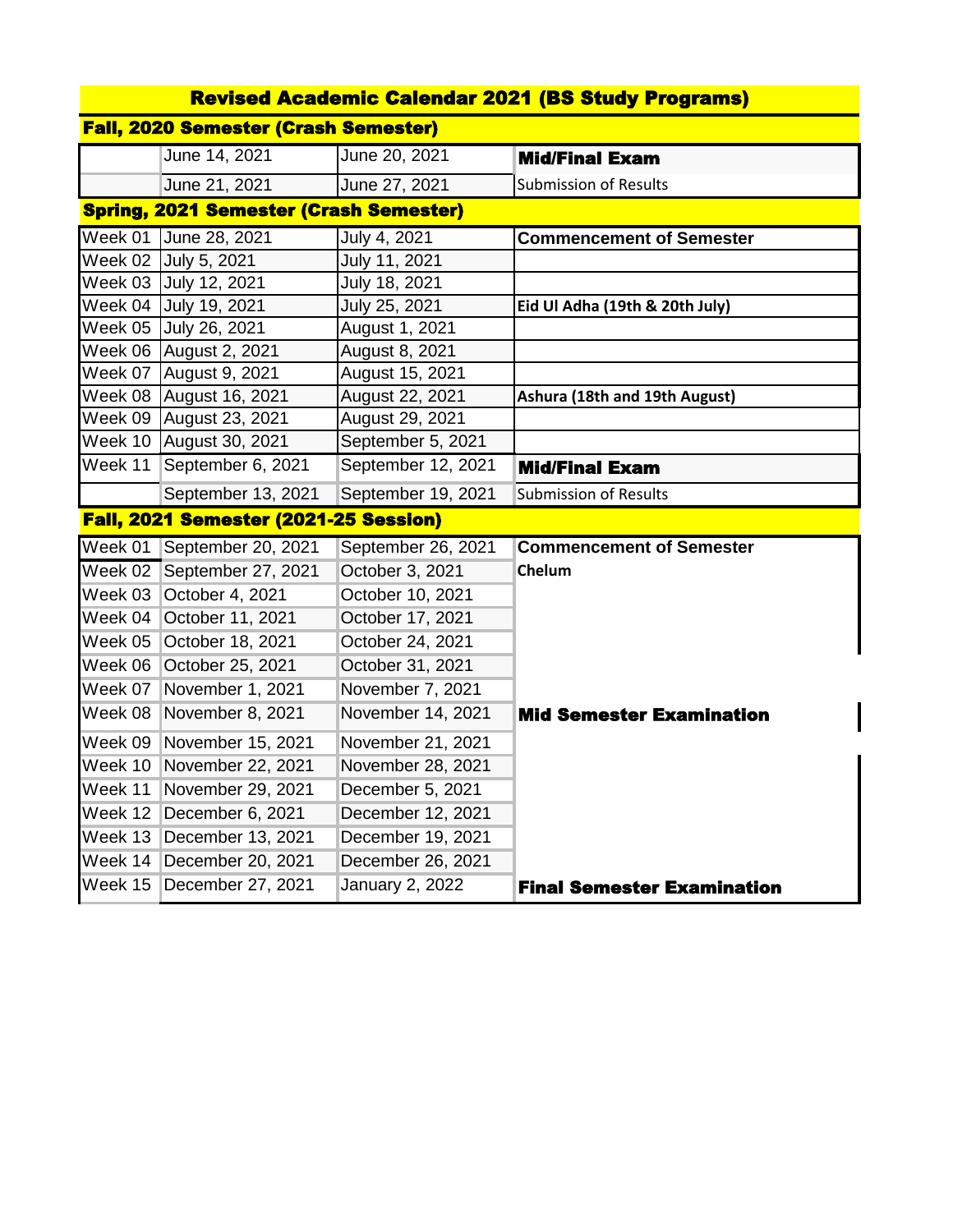| <b>Revised Academic Calendar 2021 (MA/MSc Study Programs)</b>   |                                |                        |                                   |  |  |  |
|-----------------------------------------------------------------|--------------------------------|------------------------|-----------------------------------|--|--|--|
| 2nd Semester 2021-21 (Covid 19 )& 4th Semester 2019-20 (Crash ) |                                |                        |                                   |  |  |  |
|                                                                 | June 14, 2021                  | June 20, 2021          | <b>Mid/Final Exam</b>             |  |  |  |
|                                                                 | June 21, 2021                  | June 27, 2021          | <b>Submission of Results</b>      |  |  |  |
| 3rd Semester 2021-21 (Covid19) (Crash Semester)                 |                                |                        |                                   |  |  |  |
| Week 01                                                         | June 28, 2021                  | July 4, 2021           | <b>Commencement of Semester</b>   |  |  |  |
| Week 02                                                         | July 5, 2021                   | July 11, 2021          |                                   |  |  |  |
|                                                                 | Week 03 July 12, 2021          | July 18, 2021          |                                   |  |  |  |
|                                                                 | Week 04 July 19, 2021          | July 25, 2021          | Eid Ul Adha (19rh & 20th July)    |  |  |  |
|                                                                 | Week 05 July 26, 2021          | August 1, 2021         |                                   |  |  |  |
|                                                                 | Week 06 August 2, 2021         | August 8, 2021         |                                   |  |  |  |
|                                                                 | Week 07 August 9, 2021         | August 15, 2021        |                                   |  |  |  |
|                                                                 | Week 08 August 16, 2021        | August 22, 2021        | Ashura (18th and 19th August)     |  |  |  |
|                                                                 | Week 09 August 23, 2021        | August 29, 2021        |                                   |  |  |  |
|                                                                 | Week 10 August 30, 2021        | September 5, 2021      |                                   |  |  |  |
| Week 11                                                         | September 6, 2021              | September 12, 2021     | <b>Mid/Final Exam</b>             |  |  |  |
|                                                                 | September 13, 2021             | September 19, 2021     | <b>Submission of Results</b>      |  |  |  |
|                                                                 | 4th Semester 2021-21 (Covid19) |                        |                                   |  |  |  |
| Week 01                                                         | September 20, 2021             | September 26, 2021     | <b>Commencement of Semester</b>   |  |  |  |
| Week 02                                                         | September 27, 2021             | October 3, 2021        | Chelum                            |  |  |  |
| Week 03                                                         | October 4, 2021                | October 10, 2021       |                                   |  |  |  |
| Week 04                                                         | October 11, 2021               | October 17, 2021       |                                   |  |  |  |
| Week 05                                                         | October 18, 2021               | October 24, 2021       |                                   |  |  |  |
| Week 06                                                         | October 25, 2021               | October 31, 2021       |                                   |  |  |  |
| Week 07                                                         | November 1, 2021               | November 7, 2021       |                                   |  |  |  |
| Week 08                                                         | November 8, 2021               | November 14, 2021      | <b>Mid Semester Examination</b>   |  |  |  |
| Week 09                                                         | November 15, 2021              | November 21, 2021      |                                   |  |  |  |
| Week 10                                                         | November 22, 2021              | November 28, 2021      |                                   |  |  |  |
| Week 11                                                         | November 29, 2021              | December 5, 2021       |                                   |  |  |  |
| Week 12                                                         | December 6, 2021               | December 12, 2021      |                                   |  |  |  |
| Week 13                                                         | December 13, 2021              | December 19, 2021      |                                   |  |  |  |
| Week 14                                                         | December 20, 2021              | December 26, 2021      |                                   |  |  |  |
| Week 15                                                         | December 27, 2021              | <b>January 2, 2022</b> | <b>Final Semester Examination</b> |  |  |  |